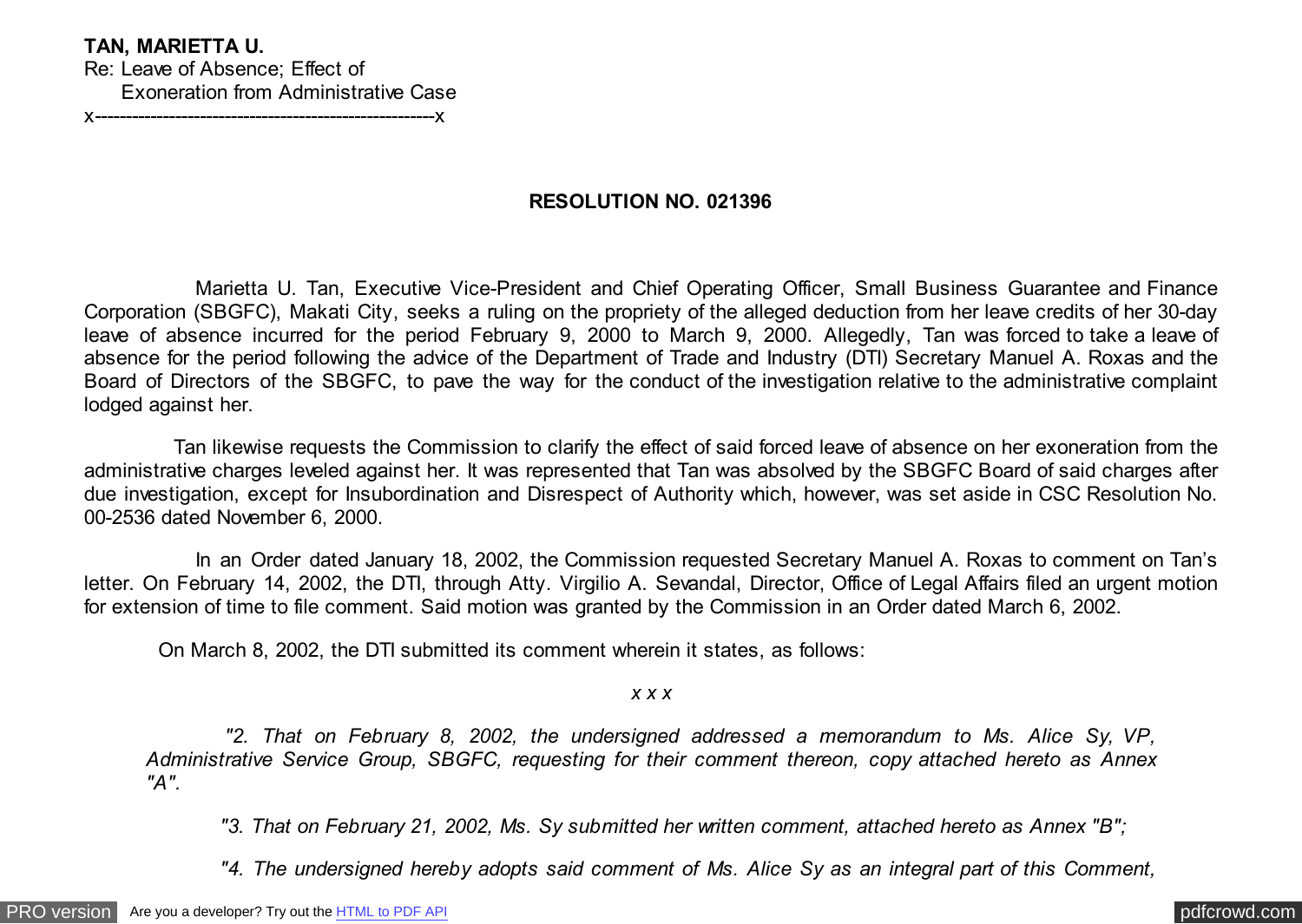*for the purpose of complying with the Honorable Commission's 18 January 2002 Order;*

## *x x x*

 The comment of Alice Sy, Vice President, Administrative Service Group, SBGFC, alluded to by Atty. Sevandal states, thus:

> *"With reference to your memorandum dated February 8, 2002 which we received February 14, 2002, hereunder are the chronological facts of the case based on documents made available to HRMD.*

> *"Ms. Marietta U. Tan, former Executive Vice President and Chief Operating Office (sic) of SBGFC, filed on February 10, 2000 a leave of absence effective February 9, 2000 for a maximum period of one month (Annex A).*

> *"The Board, in its Resolution No. 593 series of 2000, approved the application of Ms. Tan for a leave of absence from February 09 up to March 09, 2000.*

> *"An investigating committee made up of external parties was created by the Board to look into the charges made by Chairman and President Jose S. Orosa against EVP/COO Tan.*

> *"The Investigating Committee submitted its report on June 15, 2000 to the Board affirming the charges of Insubordination and disrespect for authority while dismissing the other charges for lack of sufficient evidence.*

> *"Acting on the findings of the Investigating Committee, the Board, in a decision dated July 14, 2000, imposed a maximum penalty of suspension for one (1) year, citing the aggravating circumstances of taking undue advantage of official position and commission of more than one offense and in various counts.*

> *"On November 06, 2000, the Civil Service Commission ordered the reinstatement of Ms. Tan to her former position of Chief Operating Officer, finding no substantial evidence to establish the guilt of Ms. Tan.*

> *"SBGFC complied with above CSC Resolution No. 002536. With the reinstatement of Ms. Tan, all salaries, benefits as well as accrued leave of absence for the period she was under suspension were restored.*

 *"The leave of absence of Ms. Tan incurred for February 9, to March 9, 2000 remained*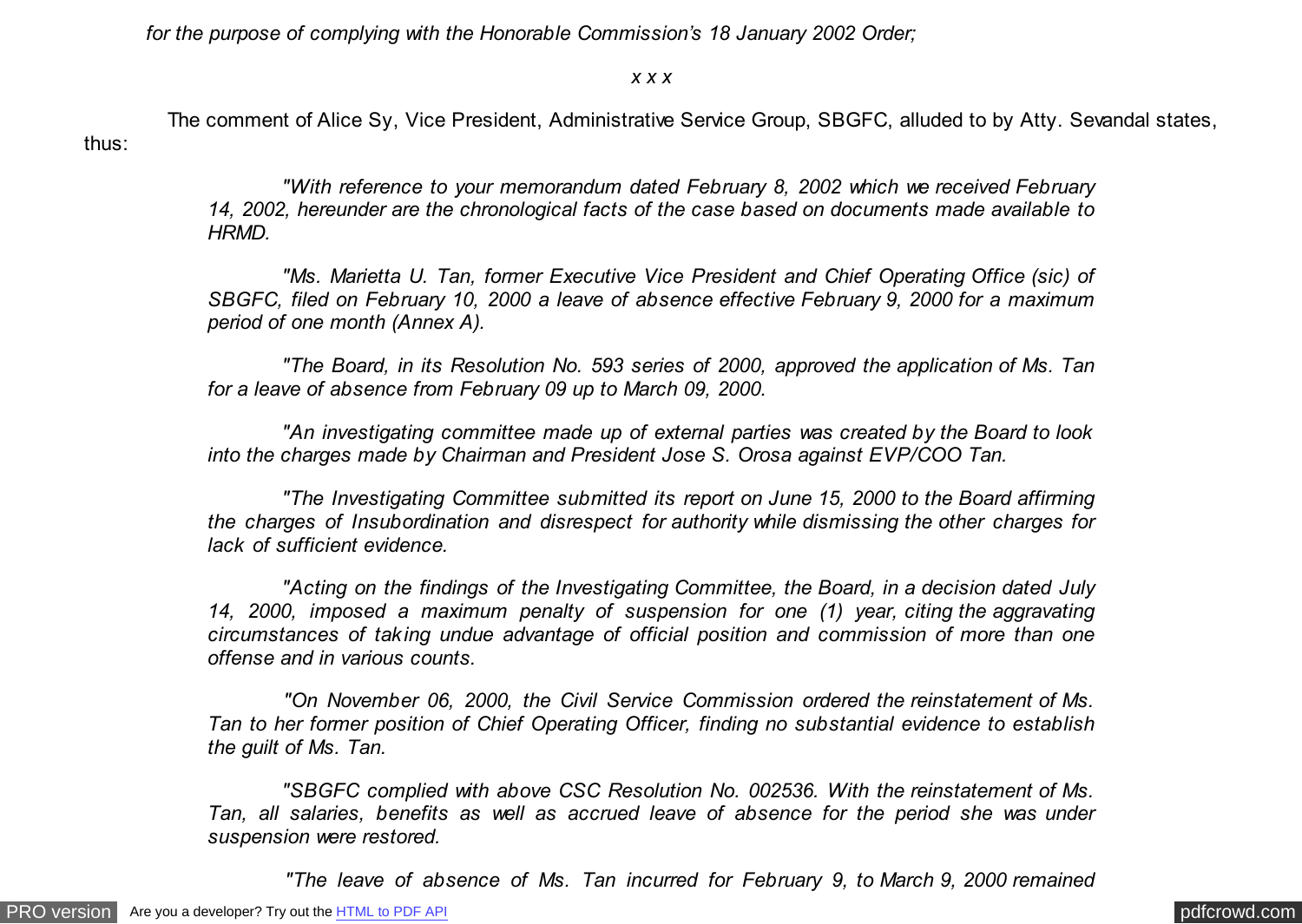*deducted from her leave credits. Please note that these do not form part of the penalty imposed on her by the Board for charges for which she was subsequently absolved by the Civil Service Commission. We shall, however, abide by whatever decision the Civil Service Commission may arrive at regarding this case."*

 Records show that on January 20, 2000, Jose S. Orosa, Chairman and President of the SBGFC filed a complaint against Tan for Dishonesty, Concealment and/or Entering Into Contracts Disadvantageous to the Government, Grave Misconduct/Oppression, Falsification of Official Document, Disclosing or Misusing Confidential or Classified Information Officially Known to EVP Tan, et al. and Insubordination and Disrespect for Authority.

 In a Memorandum dated February 10, 2000 addressed to the Board of Directors of the SBGFC, Tan filed her leave of absence effective February 9, 2000 for a maximum period of one month. Said memorandum reads, as follows:

 *"Pursuant to your directive during the meeting held today, February 10, 2000, for both Chairman Orosa and the undersigned to go on leave, I am filing my leave effective February 9, 2000 as agreed upon, for a maximum of one month.*

 *"In the interest of the service and to preserve the integrity of the Small Business Guarantee and Finance Corporation, I am abiding by your decision that I file my leave of absence in the meantime that the investigation is being conducted by the respective Investigating Committees on charges and counter charges filed by Chairman Orosa and the undersigned against each other."*

 From the tenor of Tan's memorandum, the SBGFC Board of Directors directed her to go on leave for a period of one month to give the investigating committee a free hand in investigating the charges Orosa lodged against Tan.

 As represented by VP for Administrative Service Group Alice L. Sy, the SBGFC Board, in its Resolution No. 593, series of 2000 approved the application of Tan for a leave of absence from February 9, 2000 to March 9, 2000. In a decision dated July 14, 2000, the SBGFC Board of Directors dismissed all the charges against Tan except for the charge of Insubordination/Disrespect, where she was meted the penalty of one (1) year suspension.

 Tan appealed said Decision finding her guilty of Insubordination and Disrespect for Authority to the Commission. Finding no substantial evidence to establish the guilt of Tan, the Commission in CSC Resolution No. 00-2536 dated November 6, 2000, set aside the SBGFC's decision and ordered the SBGFC to reinstate Tan to her former position as Chief Operating Officer. SBGFC complied with the ruling of the Commission to reinstate Tan. As represented by Sy, with the reinstatement of Tan, all the salaries, benefits as well as accrued leave of absence for the period she was under suspension were restored. However, the leave of absence incurred by Tan from February 9, 2000 to March 9, 2000, (the period she was on leave to pave the way for the conduct of investigation) remained deducted from her leave credits.

[PRO version](http://pdfcrowd.com/customize/) Are you a developer? Try out th[e HTML to PDF API](http://pdfcrowd.com/html-to-pdf-api/?ref=pdf) process and the community of the HTML to PDF API posterior and the community of the community of the community of the community of the community of the community Hence, Tan requests a ruling on the propriety of the deduction from her accumulated leave credits of the 30-day leave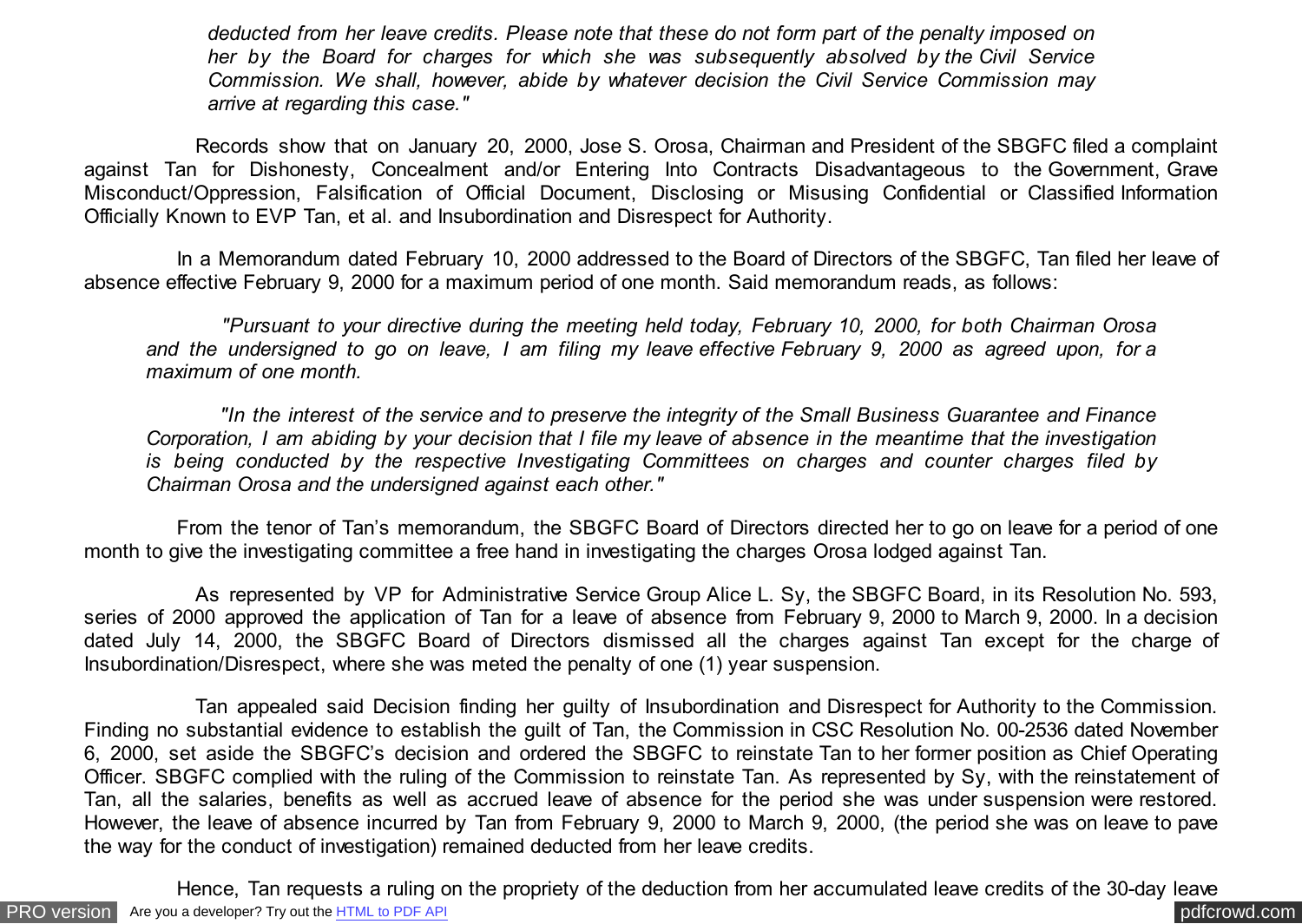of absence incurred during the period February 9, 2000 to March 9, 2000 *vis-a-vis* her exoneration from the charges imputed against her.

 Tan alleged that she was forced to go on leave for the period February 9 to March 9, 2000 following the advice of DTI Secretary Roxas and the Board of Directors of the SBGFC to pave the way for the conduct of the investigation lodged against her. She further stressed that since she was completely exonerated from the charges imputed against her, the period she was allegedly forced to go on leave should be restored.

 The Commission cannot subscribe to such view. Tan's exoneration from the acts imputed against her has nothing to do with her act of going on leave of absence. It is worth mentioning that even though she was completely exonerated from the charges imputed against her, the fact remains that she was formally charged with several offenses. Let it be stressed, too, that going on leave is a voluntary act of an employee. In Tan's case, no proof was ever adduced that Tan was indeed forced to go on leave. If indeed, she was forced to do so, Tan should have gone on leave under protest. However, Tan did not. Tan's act of going on leave of absence from February 9 to March 9, 2000 is indicative of her willingness to go on leave of absence.

 If it is true that she was directed to take a leave of absence, it was a mutual agreement between Tan and the DTI and SBGFC management. Said mutual agreement between them is geared towards the conduct of an impartial investigation that redounds to the best interest and integrity of the service. Thus, Tan is said to have consented to the management's advice for her to go on leave of absence from February 9 to March 9, 2000.

 **WHEREFORE**, the Commission hereby rules that the leave of absence from February 9 to March 9, 2000 incurred by Marietta U. Tan remains deducted from her accumulated leave credits. Said leave of absence was undertaken to pave the way for the conduct of an impartial investigation that redounds to the best interest and integrity of the service.

Quezon City, OCT 18 2002

(Signed) **J. WALDEMAR V. VALMORES** Commissioner

(Signed) **KARINA CONSTANTINO-DAVID** Chairman